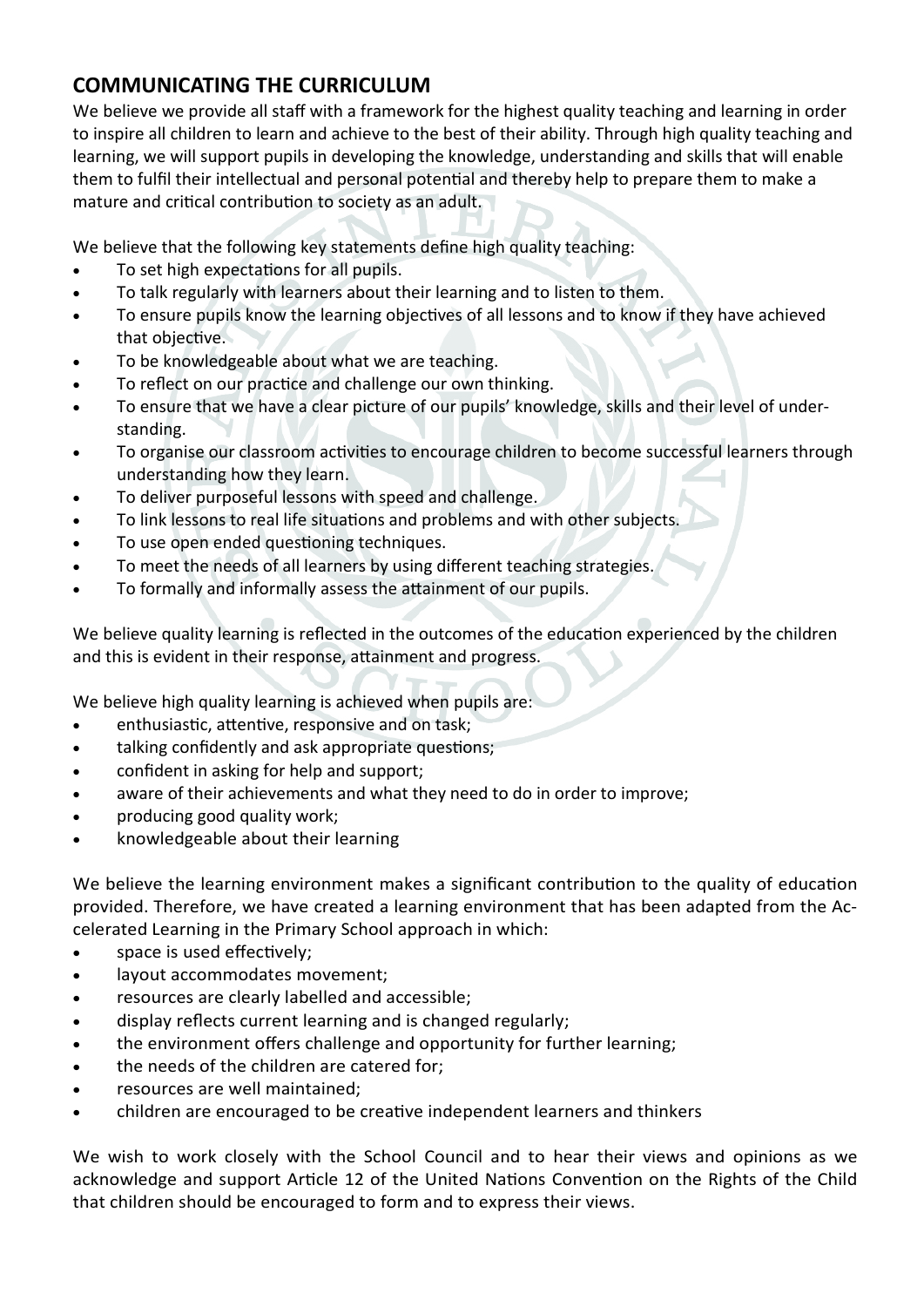#### **Aims**

- To maximize children's learning potential.
- To promote high quality effective teaching.
- To achieve high quality learning.
- To develop an effective learning environment.
- To recognise and celebrate achievement, attainment and effort.
- To foster creativity, enthusiasm, enjoyment, motivation, independence and co-operation.
- To stimulate a desire for lifelong learning.
- To work with other schools in order to share good practice in order to improve this policy.

#### **Procedure**

#### **Role of the Governing Body The Governing Body has:**

- appointed a member of staff to be the Teaching and Learning Coordinator;
- delegated powers and responsibilities to the Headteacher to ensure all school personnel and stakeholders are aware of and comply with this policy;
- responsibility for ensuring funding is in place to support this policy;
- responsibility for ensuring policies are made available to parents;
- nominated a link governor to visit the school regularly, to liaise with the coordinator and to report back to the Governing Body;
- responsibility for the effective implementation, monitoring and evaluation of this policy

### **Role of the Principal**

### **The Principal will:**

- ensure all school personnel, pupils and parents are aware of and comply with this policy;
- work closely with the coordinator;
- ensure a continuous professional development programme is in place for all teaching and support staff in order to develop teaching and learning throughout the school;
- ensure teaching staff have their statutory planning, preparation and assessment time;
- ensure all teaching and support staff are line managed;
- monitor teaching and learning across the school, following the guidelines of the whole school monitoring policy;
- monitor the effectiveness of this policy;
- annually report to the Governing Body on the success and development of this policy

### **Role of the Teaching and Learning Coordinator**

### **The Teaching and Learning Coordinator will:**

- lead the development of key skills throughout the school;
- work closely with the Principal and the nominated governor;
- provide guidance and support to all staff;
- provide training for all staff on induction and when the need arises;
- keep up to date with new developments and resources;
- monitor planning and to observe lessons;
- monitor and review both skill delivery and development through the curriculum to ensure that consistency, continuity and progression are evident for all learners in all skills areas;
- annually report to the Governing Body on the success and development of this policy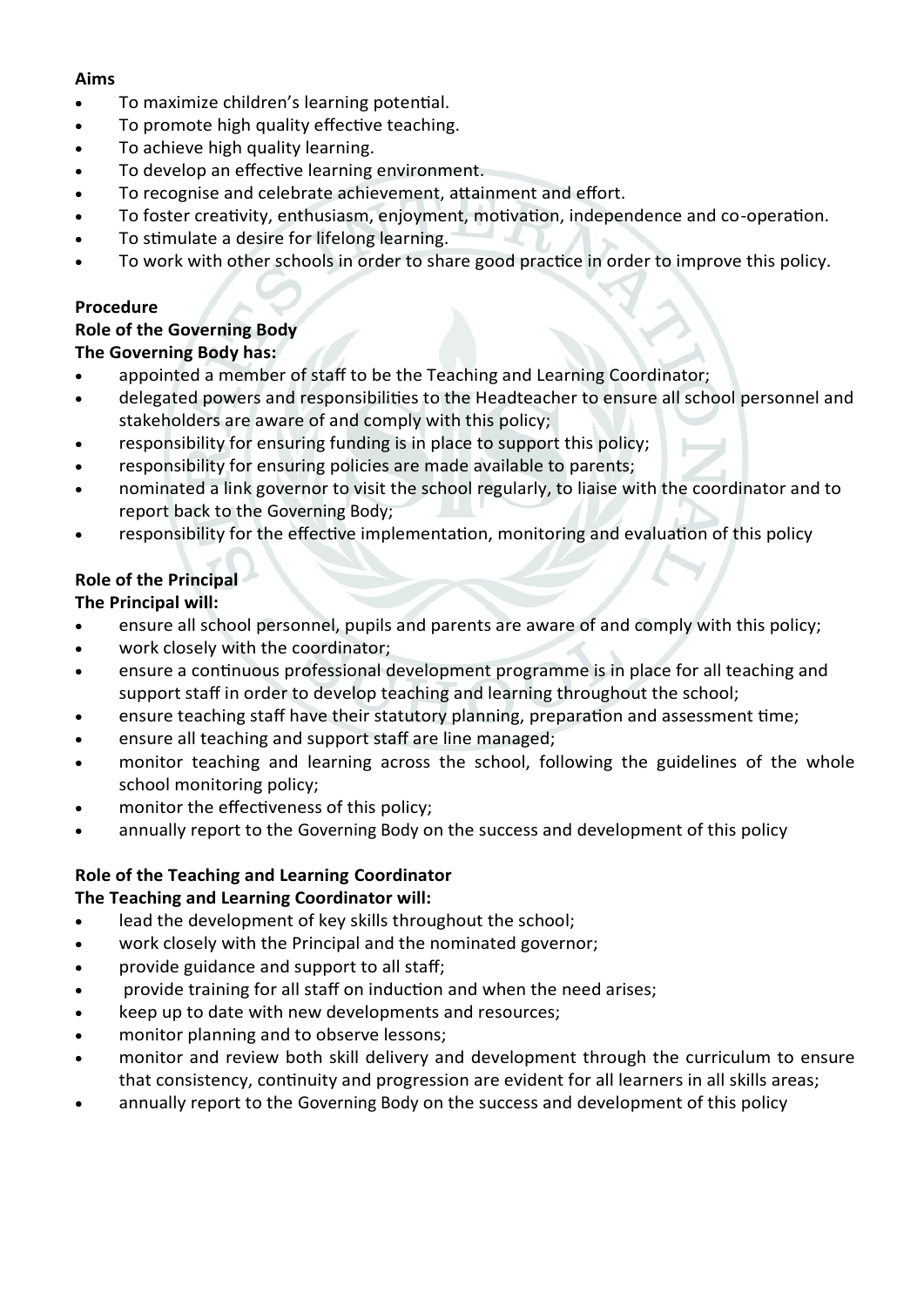### **Role of the Nominated Governor**

### **The Nominated Governor will:**

- work closely with the Principal and the coordinator;
- ensure this policy and other linked policies are up to date;
- ensure that everyone connected with the school is aware of this policy;
- report to the Governing Body every term;
- annually report to the Governing Body on the success and development of this policy

### **Role of the Senior Leadership Team (SLT)**

#### **The SLT will:**

- monitor the quality of teaching and learning across the school in conjunction with the coordinator;
- provide resources to support this policy;
- monitor the performance of pupils by analysing data and by discussion with class teachers;
- monitor the progress and development of this policy;
- assess the impact of this policy

### **Role of Subject Coordinators**

### **Subject coordinators will:**

- comply with all aspects of this policy
- undertake appropriate training;
- monitor and evaluate the quality of learning for their subject;
- report the main findings of monitoring to teaching staff and the head teacher

### **Role Class Teachers**

### **All teachers will:**

- adhere to the teaching and learning policy;
- will plan lessons which are interactive, engaging, of a good pace and have a three part structure namely:
- introductory whole class session
- guided / independent session
- plenary session
- will plan lessons that have clear learning objectives and have activities that appeal to a range of learning styles, visual, aural and kinaesthetic;
- plan learning which takes advantage of strong and meaningful links between subjects and to 'block' work to make effective use of time;
- inform parents each term on how they can support their child;
- inform parents during termly parent-teacher consultations of their child's literacy and numeracy targets;
- provide detailed annual report pupil reports;
- organise literacy and numeracy parent workshops;
- set regular differentiated homework for all pupils

### **Role of Pupils**

Pupils will be encouraged to be effective learners by being:

- enthusiastic, attentive, and responsive;
- confident:
- aware of their targets and their achievements;
- knowledgeable about their learning